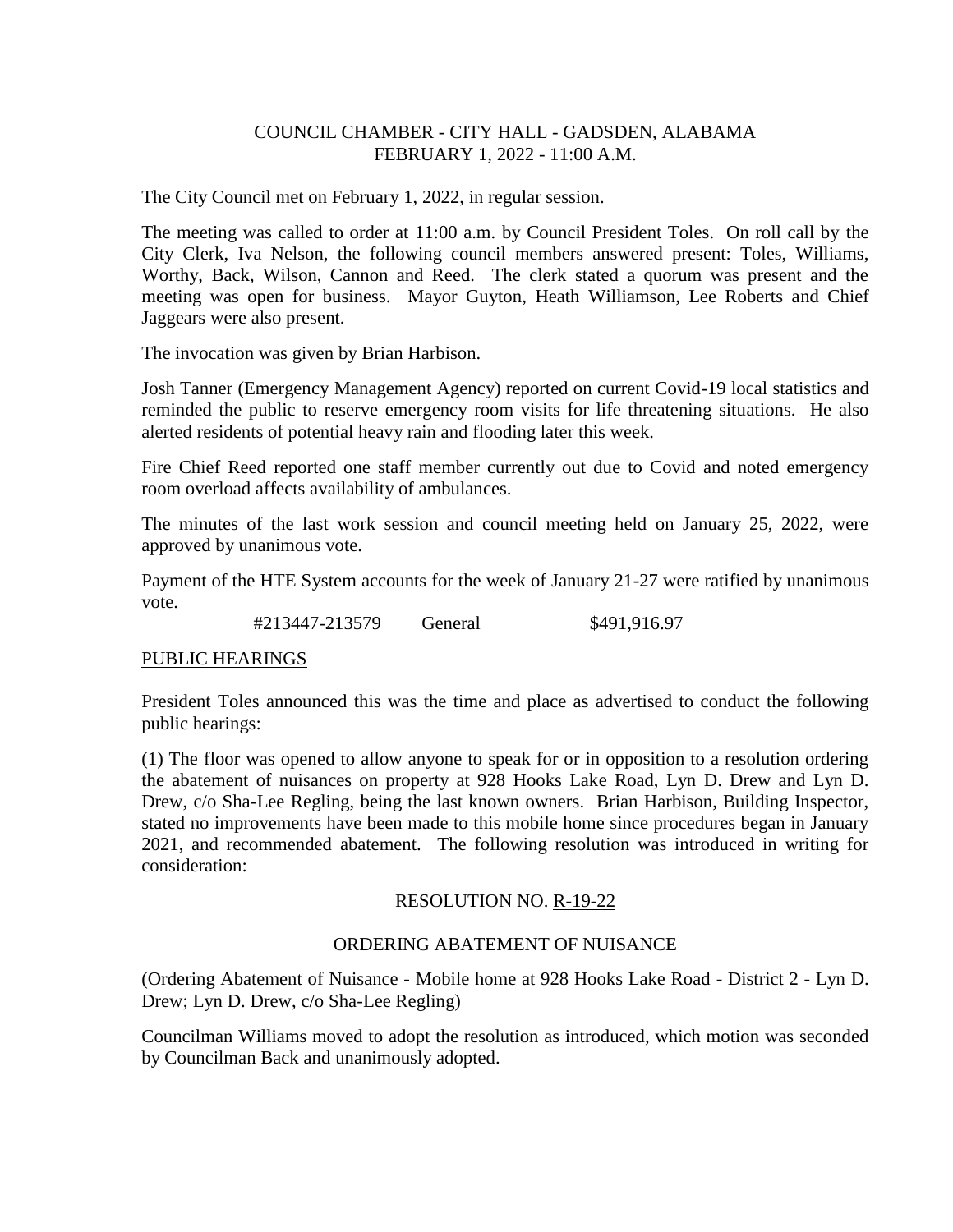(2) President Toles announced that no action was necessary regarding a resolution ordering abatement of nuisances on property at 915 Litchfield Avenue in District 2, as the nuisance has been abated by the owner.

(3) The floor was opened to allow anyone to speak for or in opposition to a resolution ordering the abatement of nuisances on property at 1320 Stroud Avenue, Amanda Barber and Dreams of It, LLC being the last known owners. Amanda Barber spoke, stating she is the sole owner, as of November 2021. She wishes to make repairs and live in the house but has been delayed due to Covid financial issues and being disabled. In response to inquiries, Ms. Barber said the power has been cut off and there is no water meter. Although everything initially failed inspection, she has completed plumbing work and electrical work is underway. Brian Harbison, Building Inspector, stated the initial call regarding the structure came from DHR. He said no improvements have been made since procedures began in August 2021, and recommended abatement. Councilman Williams advised her to stay in touch with the Building Official, noting it will take some time for the City to act. The following resolution was introduced in writing for consideration:

## RESOLUTION NO. R-20-22

## ORDERING ABATEMENT OF NUISANCE

(Ordering Abatement of Nuisance - 1320 Stroud Avenue - District 2 - Amanda Barber; Dreams of It, LLC )

Councilman Williams moved to adopt the resolution as introduced, which motion was seconded by Councilman Wilson and unanimously adopted.

(4) The floor was opened to allow anyone to speak for or in opposition to a resolution ordering the abatement of nuisances on property at 806 Tidmore Bend Road, J. Dewayne Gardner being the last known owner. Brian Harbison, Building Inspector, stated no improvements have been made since procedures began in June 2021, and recommended abatement. In response to President Toles' inquiry, he explained when trash and debris cases go to municipal court, a fine is assessed but the city doesn't have authority to enter the property if the owner doesn't eliminate the nuisance. The following resolution was introduced in writing for consideration:

## RESOLUTION NO. R-21-22

## ORDERING ABATEMENT OF NUISANCE

(Ordering Abatement of Nuisance - Trash and debris at 806 Tidmore Bend Road - District 2 - J. Dewayne Gardner)

Councilman Williams moved to adopt the resolution as introduced, which motion was seconded by Councilman Worthy and unanimously adopted.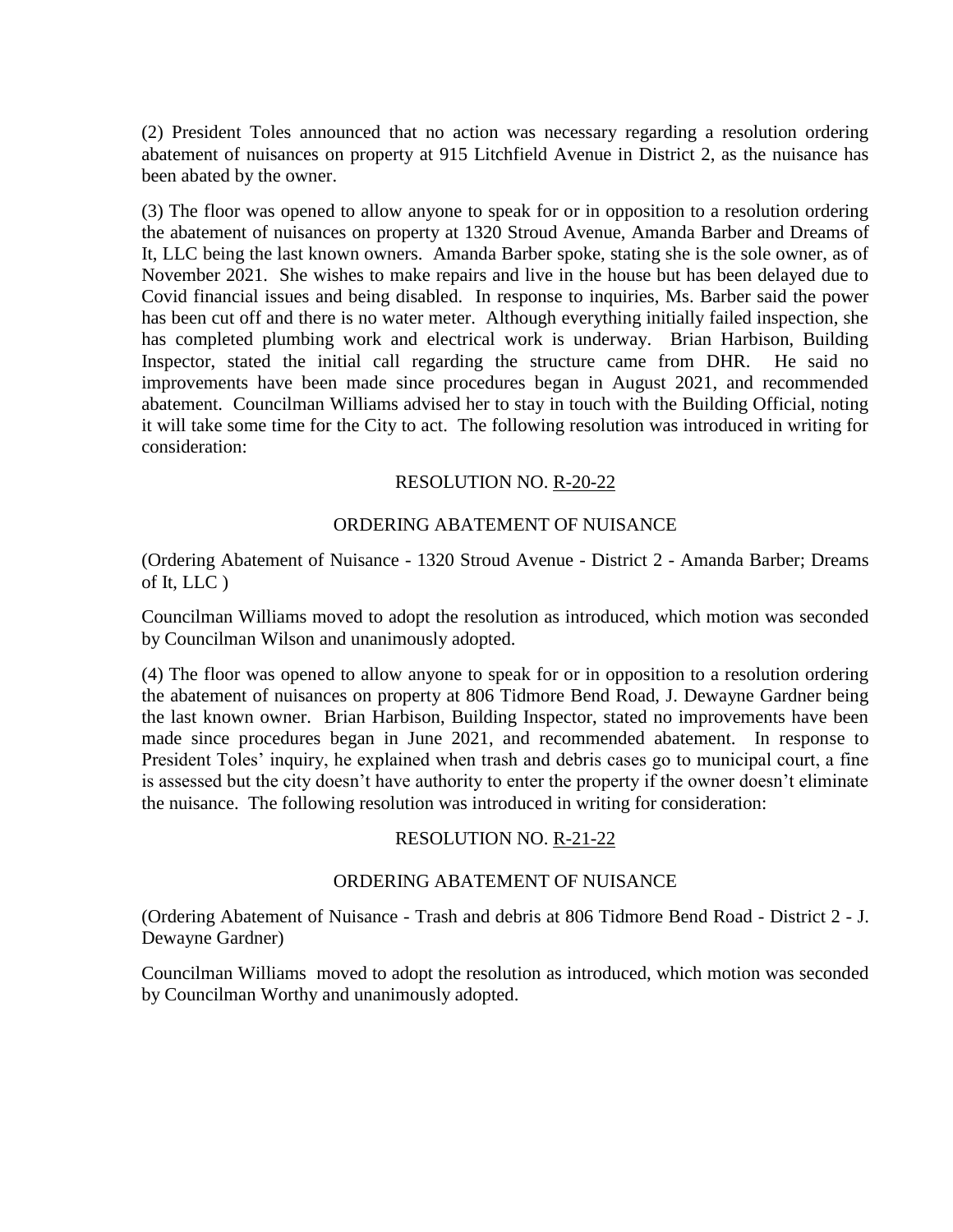(5) The floor was opened to allow anyone to speak for or in opposition to a resolution ordering the abatement of nuisances on property at 1217 Gray Street, Emanuel Eugenias being the last known owner. Emanuel Eugenias spoke and explained the former tenant was protected by Covid but eventually was evicted. He said he is remodeling the house and offered to provide pictures. He acknowledged the windows remain boarded up and Covid has affected his crews. Brian Harbison, Building Inspector, stated the case began in September 2020, and noted City regulations don't allow boarded up properties. In response to Councilman Reed's inquiry, he recommended abatement but said the case will be closed if repairs are timely completed by Mr. Eugenias. The following resolution was introduced in writing for consideration:

# RESOLUTION NO. R-22-22

# ORDERING ABATEMENT OF NUISANCE

(Ordering Abatement of Nuisance - 1217 Gray Street - District 7 - Emanuel Eugenias)

Councilman Reed moved to adopt the resolution as introduced, which motion was seconded by Councilman Cannon and unanimously adopted.

(6) The floor was opened to allow anyone to speak for or in opposition to a resolution approving the issuance of an alcoholic beverage license for Family Dollar Stores of Alabama, LLC, d/b/a Family Dollar Store 20870 at 1225 W. Meighan Boulevard. No one spoke. The following resolution was presented for consideration:

## RESOLUTION NO. R-23-22

## APPROVING ISSUANCE OF ALCOHOLIC BEVERAGE LICENSE

(Family Dollar Stores of Alabama, LLC - Family Dollar Store 20870 - 1225 W. Meighan Boulevard - District 3 - Retail Beer and Table Wine, off premises only)

Councilman Worthy moved to adopt the resolution as introduced, which motion was seconded by Councilman Reed and adopted by the following vote: AYES: Toles, Williams, Worthy, Back, Wilson, Reed NAYS: Cannon

## RESOLUTIONS PRESENTED FOR CONSIDERATION

(1) The following resolution was introduced in writing for consideration:

## RESOLUTION NO. R-24-22

# APPROVING ISSUANCE OF SPECIAL EVENT ALCOHOLIC BEVERAGE LICENSE

(Struts Event Services, Inc. - Special Events License - For Jacksonville State University Meet the Coach Event at 318 Broad Street on February 9, 2022)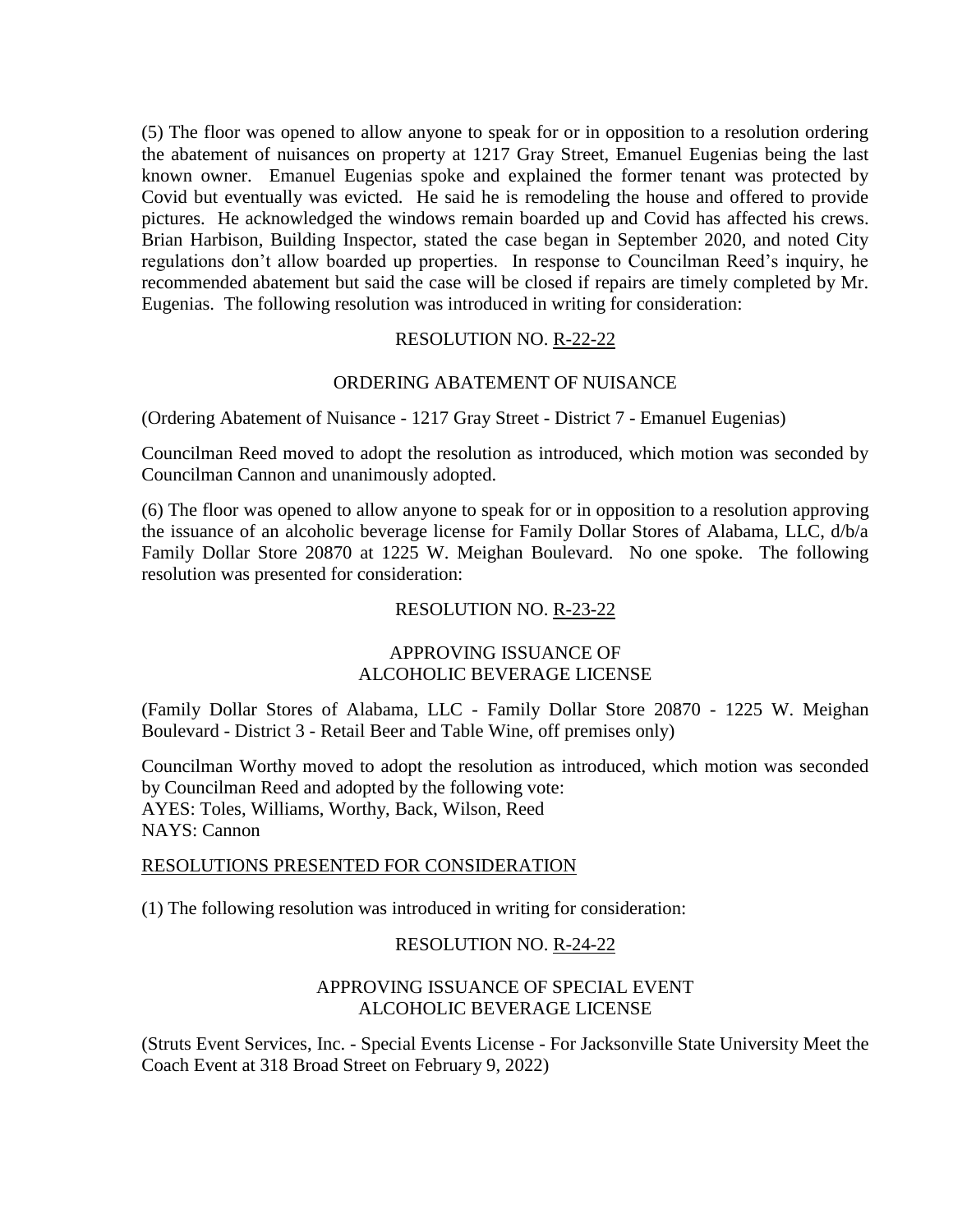Councilman Wilson moved to adopt the resolution as introduced, which motion was seconded by Councilman Williams and adopted by the following vote: AYES: Toles, Williams, Worthy, Back, Wilson, Reed NAYS: Cannon

(2) The following resolution was introduced in writing for consideration:

## RESOLUTION NO. R-25-22

## AUTHORIZING SECOND AMENDMENT TO THE ECONOMIC DEVELOPMENT AGREEMENT WITH LOS ARCOS PROPERTIES

(Authorizing Second Amendment to Economic Development Agreement - Los Arcos Properties - Extending opening date for Los Arcos Mexican Restaurant at 401 W. Meighan Boulevard to April 1, 2022)

Councilman Worthy moved to adopt the resolution as introduced, which motion was seconded by Councilman Williams and unanimously adopted.

(3) The following resolution was introduced in writing for consideration:

## RESOLUTION NO. R-26-22

#### AUTHORIZING AGREEMENT WITH JBW&T, INC.

(Authorizing Agreement - JBW&T, Inc. - \$115,000.00 - For complete drainage study through Oak Park area)

Councilman Worthy moved to adopt the resolution as introduced, which motion was seconded by Councilman Cannon and unanimously adopted.

(4) The following resolution was introduced in writing for consideration:

## RESOLUTION NO. R-27-22

#### AUTHORIZING AGREEMENT WITH JBW&T, INC.

(Authorizing Agreement - JBW&T, Inc. - \$24,700.00 - For complete drainage study along  $9<sup>th</sup>$ Street North/Lay Street area.)

Councilman Worthy moved to adopt the resolution as introduced, which motion was seconded by Councilman Williams and unanimously adopted.

(5) The following resolution was introduced in writing for consideration:

## RESOLUTION NO. R-28-22

## AUTHORIZING AGREEMENT WITH JBW&T, INC.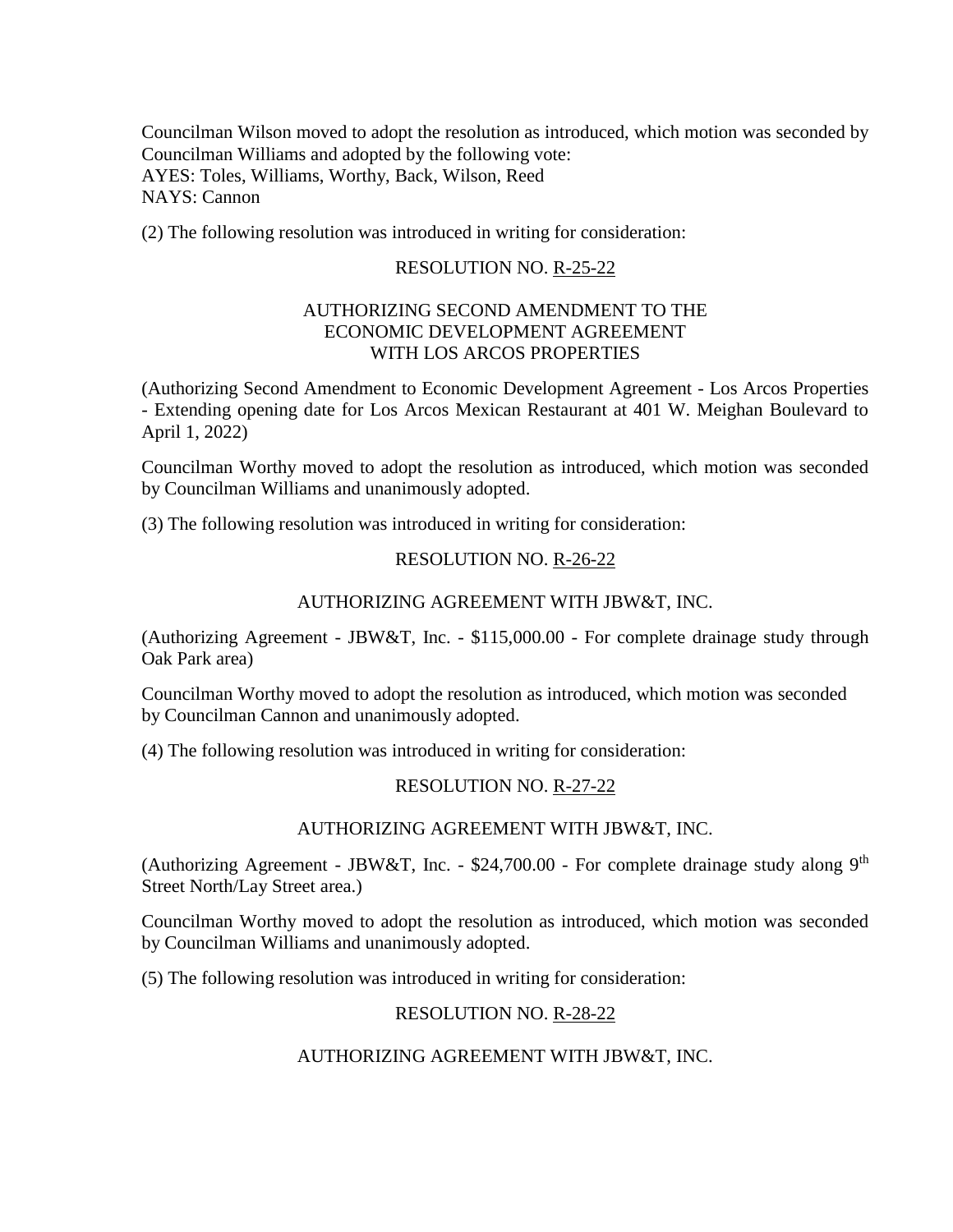(Authorizing Agreement - JBW&T, Inc. - \$47,300.00 - For complete drainage study along East Broad Street area, from 22<sup>nd</sup> Street to 15<sup>th</sup> Street North)

Councilman Williams moved to adopt the resolution as introduced, which motion was seconded by Councilman Cannon and unanimously adopted.

(6) The following resolution was introduced in writing for consideration:

#### RESOLUTION NO. R-29-22

## AUTHORIZING AGREEMENT WITH THE STATE OF ALABAMA

(Authorizing Agreement - State of Alabama, Department of Transportation - Relating to Federal Highway Administration and Federal Transit Administration funds - For designated agency for transportation planning in Gadsden urbanized area)

Councilman Wilson moved to adopt the resolution as introduced, which motion was seconded by Councilman Back and unanimously adopted.

(7) The following resolution was introduced in writing for consideration:

## RESOLUTION NO. R-30-22

# AUTHORIZING MEMORANDUM OF UNDERSTANDING BETWEEN GADSDEN/ETOWAH COUNTY EMERGENCY MANAGEMENT AGENCY AND VARIOUS FACILITIES FOR SAFER PLACES PROGRAM

(Authorizing Memorandum of Understanding - For use between EMA and owners of various facilities - Regarding use of facilities by public prior to and during severe weather events - Safer Places Program)

Councilman Cannon moved to adopt the resolution as introduced, which motion was seconded by Councilman Wilson and unanimously adopted.

#### NEW BUSINESS

(1) Councilman Reed introduced the following resolution in writing for consideration:

## RESOLUTION NO. R-31-22

#### AWARDING BID NO. 3469

(Awarding Bid No. 3469 - Ford Transit 350 Passenger Wagon XLT - \$47,761.50 - Buster Miles Chevrolet and Ford - Note: To be used for transport of inmates from holding facilities to municipal court)

President Toles received unanimous consent to immediately consider the resolution as an item of new business. Councilman Reed moved to adopt the resolution, which motion was seconded by Councilman Cannon and unanimously adopted.